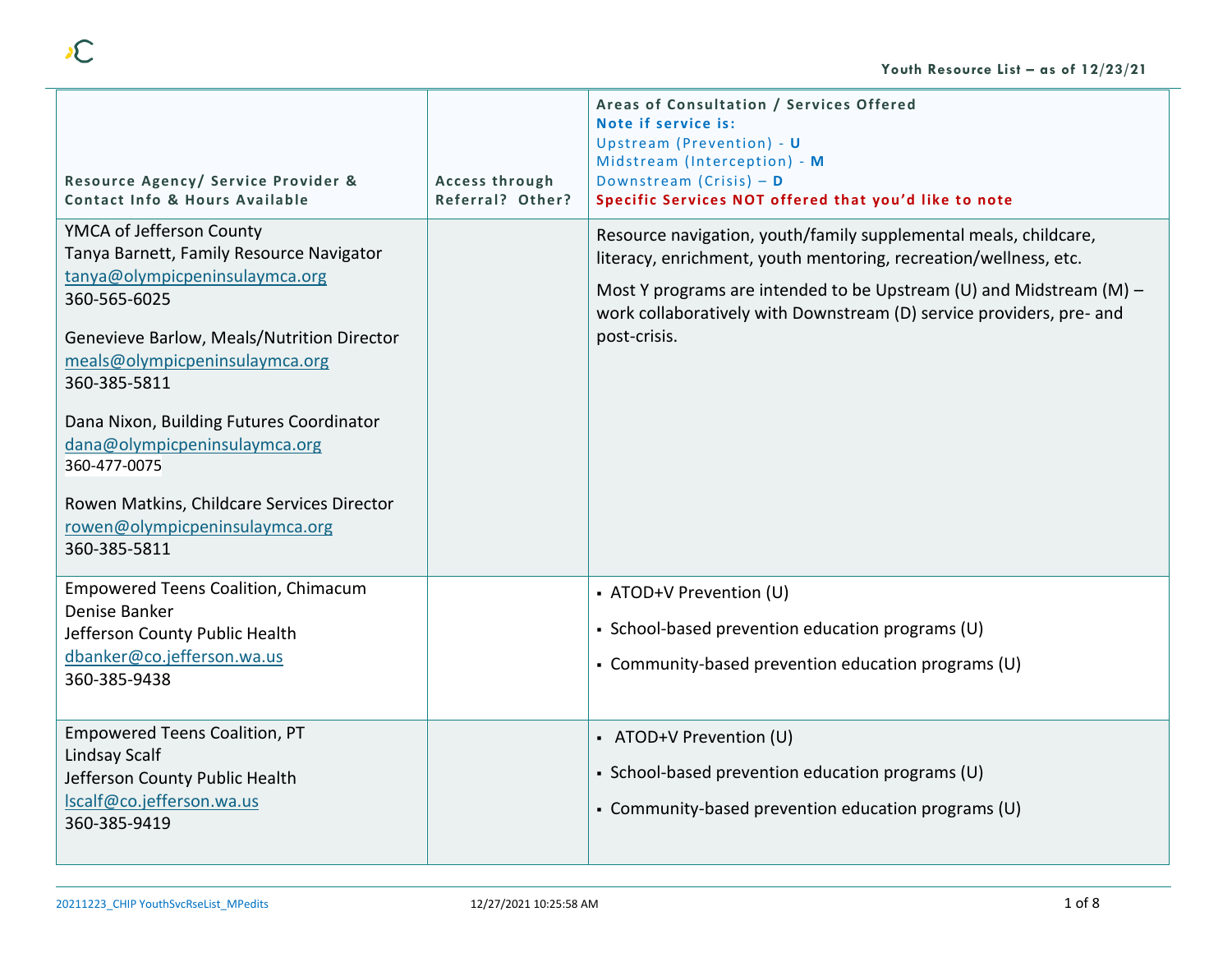| Resource Agency/ Service Provider &<br>Contact Info & Hours Available                                                                                                                                                                                                                                                             | Access through<br>Referral? Other? | Areas of Consultation / Services Offered<br>Note if service is:<br>Upstream (Prevention) - U<br>Midstream (Interception) - M<br>Downstream (Crisis) $-$ D<br>Specific Services NOT offered that you'd like to note |
|-----------------------------------------------------------------------------------------------------------------------------------------------------------------------------------------------------------------------------------------------------------------------------------------------------------------------------------|------------------------------------|--------------------------------------------------------------------------------------------------------------------------------------------------------------------------------------------------------------------|
| Juvenile & Family Court Services<br>Anne Dean<br>Dependency & Civil Programs Manager<br>adean@co.jefferson.wa.us<br>360-385-9190                                                                                                                                                                                                  |                                    | • Dependency<br>• Youth at risk (YAR)<br>• Child in Need of Services (CHINS)<br>• Truancy                                                                                                                          |
| Washington Mental Health Referral Service<br>for Children and Teens<br>Available to all WA residents, staffed by<br>Seattle Children's Hospital<br>• Families can call 833-303-5437, Monday<br>through Friday from 8 a.m. to 5 p.m.<br>Referral specialists ask about mental health<br>needs, location, and health insurance plan | N/A, families can<br>call directly | Midstream<br>A referral specialist will call and email the family with information for 2+<br>providers or agencies that meet their needs and have openings                                                         |

 $\sim$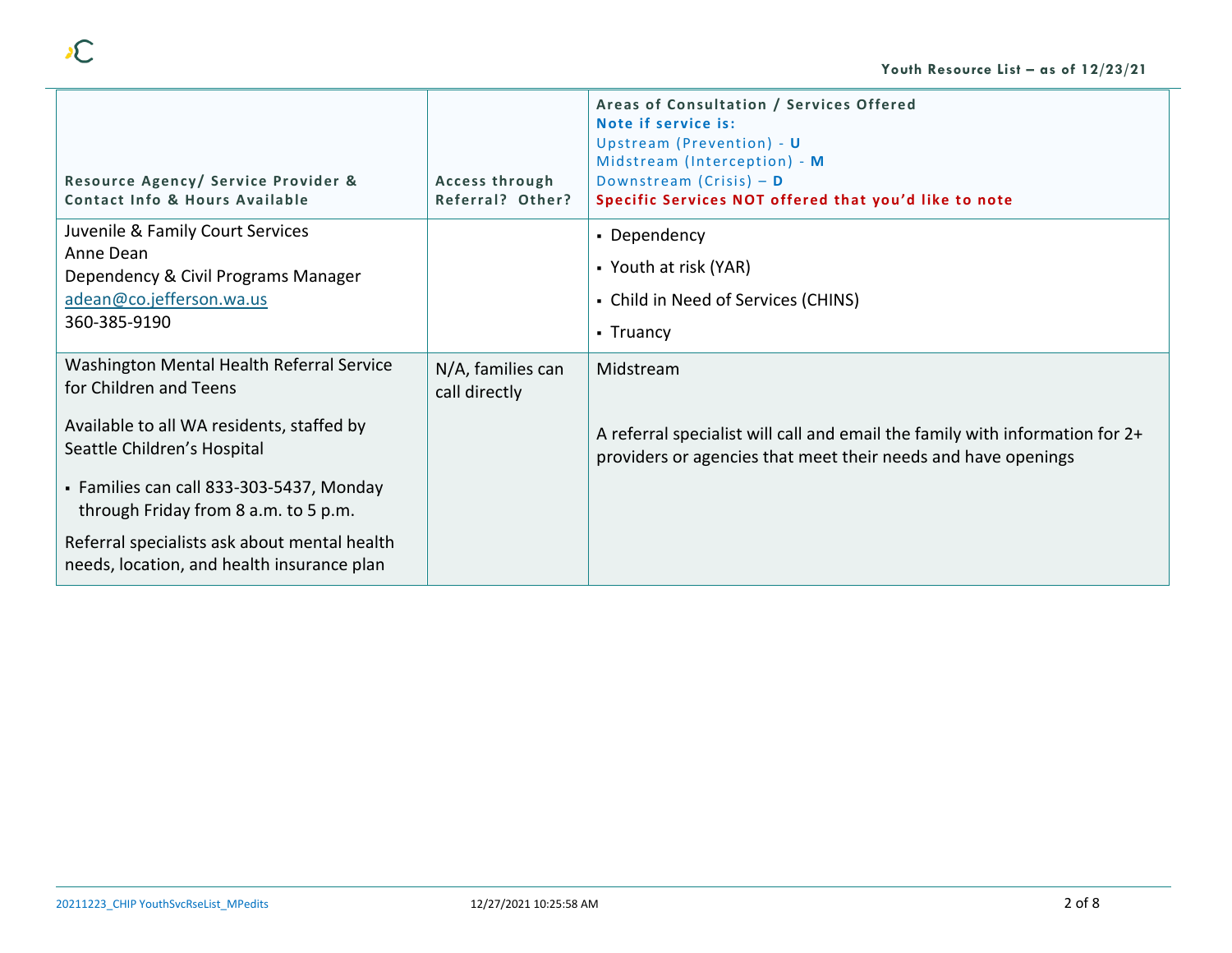| Resource Agency/ Service Provider &<br>Contact Info & Hours Available                                                                                                                                                | Access through<br>Referral? Other?                                                                                                             | Areas of Consultation / Services Offered<br>Note if service is:<br>Upstream (Prevention) - U<br>Midstream (Interception) - M<br>Downstream (Crisis) $-$ D<br>Specific Services NOT offered that you'd like to note                                                                                                                                                                                                                                                                                                                                                                                                                                                                                                                                                                                                                                                                                             |
|----------------------------------------------------------------------------------------------------------------------------------------------------------------------------------------------------------------------|------------------------------------------------------------------------------------------------------------------------------------------------|----------------------------------------------------------------------------------------------------------------------------------------------------------------------------------------------------------------------------------------------------------------------------------------------------------------------------------------------------------------------------------------------------------------------------------------------------------------------------------------------------------------------------------------------------------------------------------------------------------------------------------------------------------------------------------------------------------------------------------------------------------------------------------------------------------------------------------------------------------------------------------------------------------------|
| Jefferson Healthcare Adolescent Primary Care:<br>Primary Care Providers (PCP)<br>Sheridan Clinic 360-385-4848<br>Townsend Clinic 360-385-5388<br>Port Ludlow Clinic 360-437-5067<br>South County Clinic 360-385-3991 | Call clinic of choice<br>to establish care. If<br>established,<br>schedule<br>appointment with<br>PCP.<br>If urgent, ask to<br>speak to nurse. | Services include diagnosis, medication management, referrals to<br>community mental health providers for longer term support (examples<br>include DBH, Jumping Mouse, Dove House, community therapists).<br>Clinics also have mental health supports through our Integrated<br>Behavioral Health program. This includes up to 12 sessions of brief<br>psychotherapy (typically based on Cognitive Behavioral Therapy) with a<br>Licensed Independent Clinical Social Worker (LICSW) and consultation on<br>treatment options with a psychiatric nurse practitioner. This is typically<br>done through chart reviews or a 1-2 time consult for complex cases. Then<br>there is a hand-off back to PCP or transition to higher level of care. You<br>must have a referral from a Jefferson Healthcare PCP for the Integrated<br><b>Behavioral Health Services.</b><br>Time Period: Longitudinal care when stable |
| Jefferson Healthcare Adolescent Crisis Care<br><b>Emergency Department</b><br>Crisis Assessment (360) 385-2200                                                                                                       | Walk-in                                                                                                                                        | Emergency department physicians collaborate with DBH for mental health<br>crisis assessment and plan.                                                                                                                                                                                                                                                                                                                                                                                                                                                                                                                                                                                                                                                                                                                                                                                                          |
| Jefferson Healthcare Sexual Assault Exams<br>Present to the Jefferson Healthcare<br><b>Emergency Department 24/7</b><br>For non-urgent questions call: (360) 344-0410                                                | Walk-in                                                                                                                                        | Forensic exams for ages 13+. For 13 and under provide supportive<br>transfer to St. Michaels. Coordination with Dove House, CPS, police as<br>needed.<br>Time period: Follow up calls to ensure connection with PCP and support.                                                                                                                                                                                                                                                                                                                                                                                                                                                                                                                                                                                                                                                                               |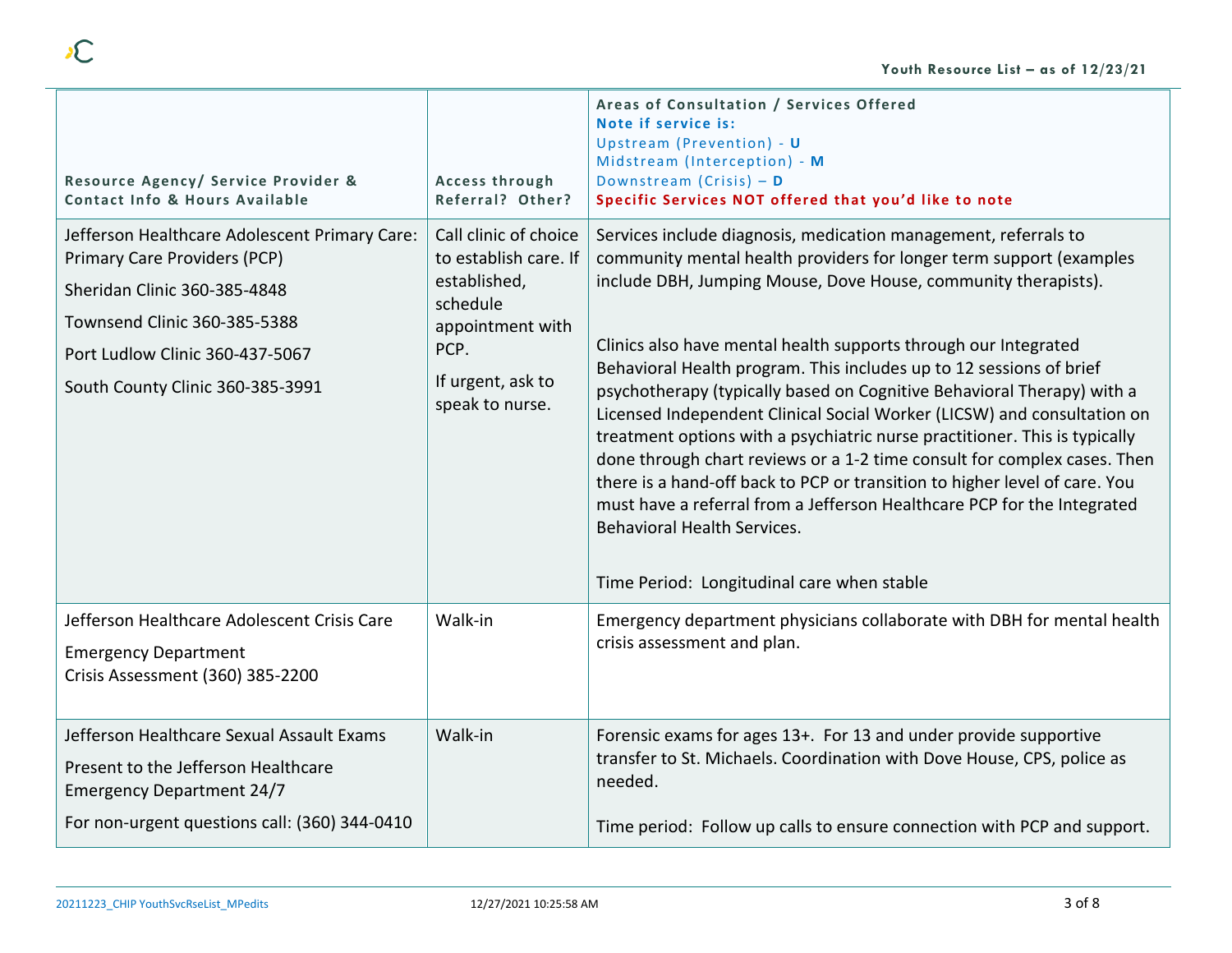| Resource Agency/ Service Provider &<br>Contact Info & Hours Available                                                                               | Access through<br>Referral? Other?                                             | Areas of Consultation / Services Offered<br>Note if service is:<br>Upstream (Prevention) - U<br>Midstream (Interception) - M<br>Downstream (Crisis) $-$ D<br>Specific Services NOT offered that you'd like to note |
|-----------------------------------------------------------------------------------------------------------------------------------------------------|--------------------------------------------------------------------------------|--------------------------------------------------------------------------------------------------------------------------------------------------------------------------------------------------------------------|
| JCPH: School Based Health Center:<br>Port Townsend High School<br>Susan O'Brien, ARNP<br>Megan Smith, MCS Counseling<br>Text/call: 360-390-8560     | May refer student<br>directly, or talk<br>with provider for<br>'warm hand-off' | Comprehensive adolescent health care, including mental health<br>counseling on school campus. (U, M)                                                                                                               |
| JCPH: School Based Health Center:<br>Chimacum Jr/Sr High School<br>Melinda Bower, ND<br>Rebecca Williams, MCS Counseling<br>Text/call: 360-390-8560 | May refer student<br>directly, or talk<br>with provider for<br>'warm hand-off' | Comprehensive adolescent health care, including mental health<br>counseling on school campus. (U, M)                                                                                                               |
| JCPH: School Based Health Clinics:<br>Quilcene School; Text/call: 360-390-8560<br>Melinda Bower, ND<br>Ann Murray, MCS Counseling                   | May refer student<br>directly, or talk<br>with provider for<br>'warm hand-off' | Comprehensive adolescent health care, including mental health<br>counseling on school campus. (U, M)                                                                                                               |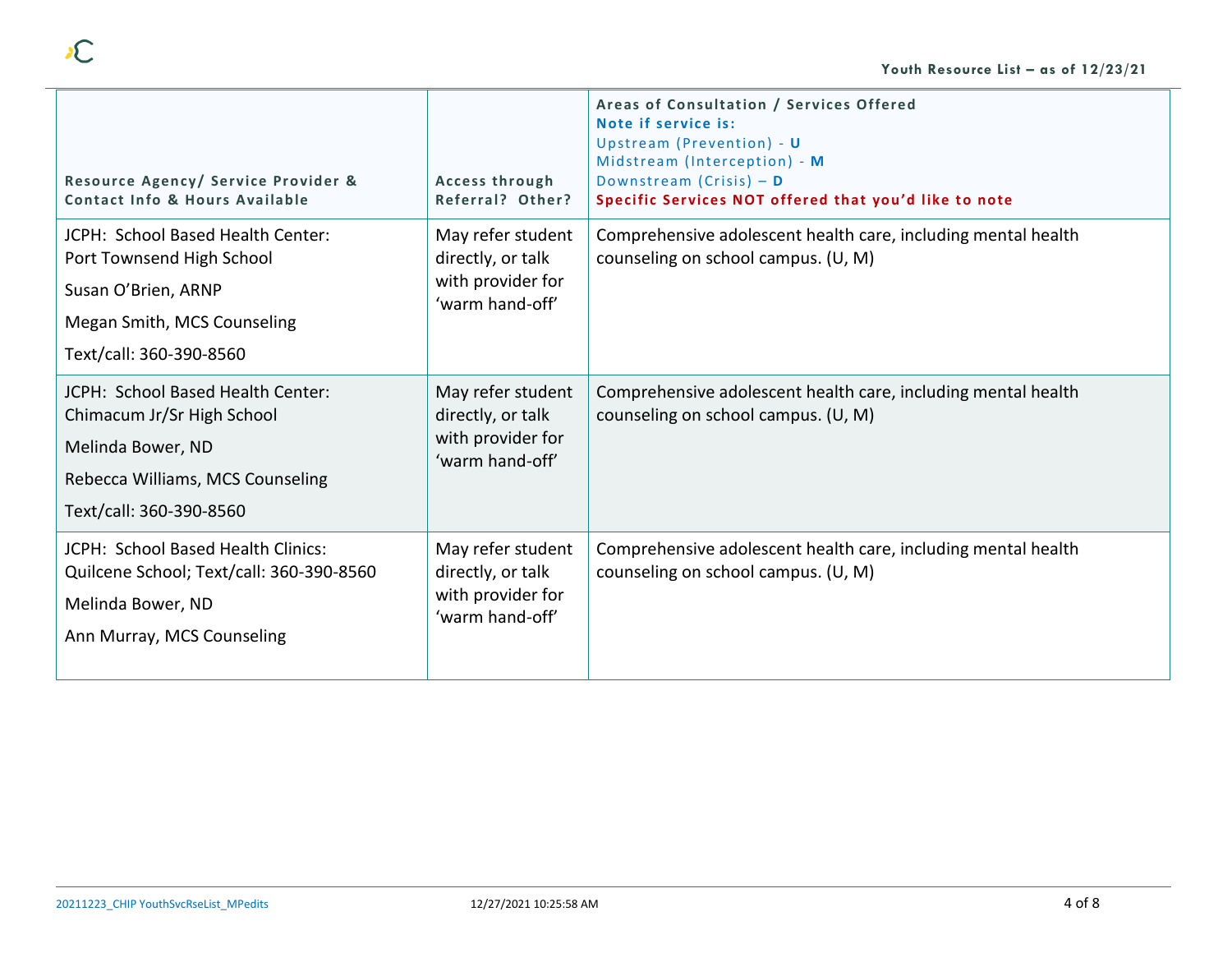| Resource Agency/ Service Provider & Contact<br>Info & Hours Available | Access through<br>Referral? Other?                                                                                                                                                                                   | Areas of Consultation / Services Offered<br>Note if service is:<br>Upstream (Prevention) - U<br>Midstream (Interception) - M<br>Downstream (Crisis) $-$ D<br>Specific Services NOT offered that you'd like to note                                                                                                                                                                                                                                                                                                                                                                                                                                                                                                                                                                                                                                                                                                                                                                                                                                                                                                                                                                                                                                                          |
|-----------------------------------------------------------------------|----------------------------------------------------------------------------------------------------------------------------------------------------------------------------------------------------------------------|-----------------------------------------------------------------------------------------------------------------------------------------------------------------------------------------------------------------------------------------------------------------------------------------------------------------------------------------------------------------------------------------------------------------------------------------------------------------------------------------------------------------------------------------------------------------------------------------------------------------------------------------------------------------------------------------------------------------------------------------------------------------------------------------------------------------------------------------------------------------------------------------------------------------------------------------------------------------------------------------------------------------------------------------------------------------------------------------------------------------------------------------------------------------------------------------------------------------------------------------------------------------------------|
| Jumping Mouse Children's Center<br>360-379-5109                       | Parents/caregivers<br>need to call in<br>themselves to request<br>services.<br>We do not turn any<br>child or family away<br>based on ability to pay.<br>We scholarship<br>whatever costs a family<br>cannot afford. | Individual Child Therapy: Expressive play and sand-tray therapy for<br>children ages 2 to 12. Our model is child-led, which means we allow<br>a child to speak in the language of play and we follow their lead to<br>see what is needed for healing. Our goal is to provide a safe<br>environment for internal growth that often leads to external change<br>(so instead of focusing on external symptoms like behavior, we focus<br>on the inner life of the child). We work with a variety of presenting<br>issues including family change, anxiety, depression, grief, trauma,<br>attachment challenges, attention challenges, autism, etc.<br>Caregiver Support: In addition to weekly therapy for the child, our<br>therapists meet monthly with caregivers to offer insight in how to<br>support each unique child.<br>Securing Connections: Caregivers who have children enrolled at JM<br>can also request to meet with their own therapist weekly in our<br>Securing Connections program.<br>Resources Consultations: When we do not have openings for<br>therapy, caregivers can talk one to three times with our resource<br>therapist to explore possible resources for their child and also to get<br>some ideas of how they can support their child at home. |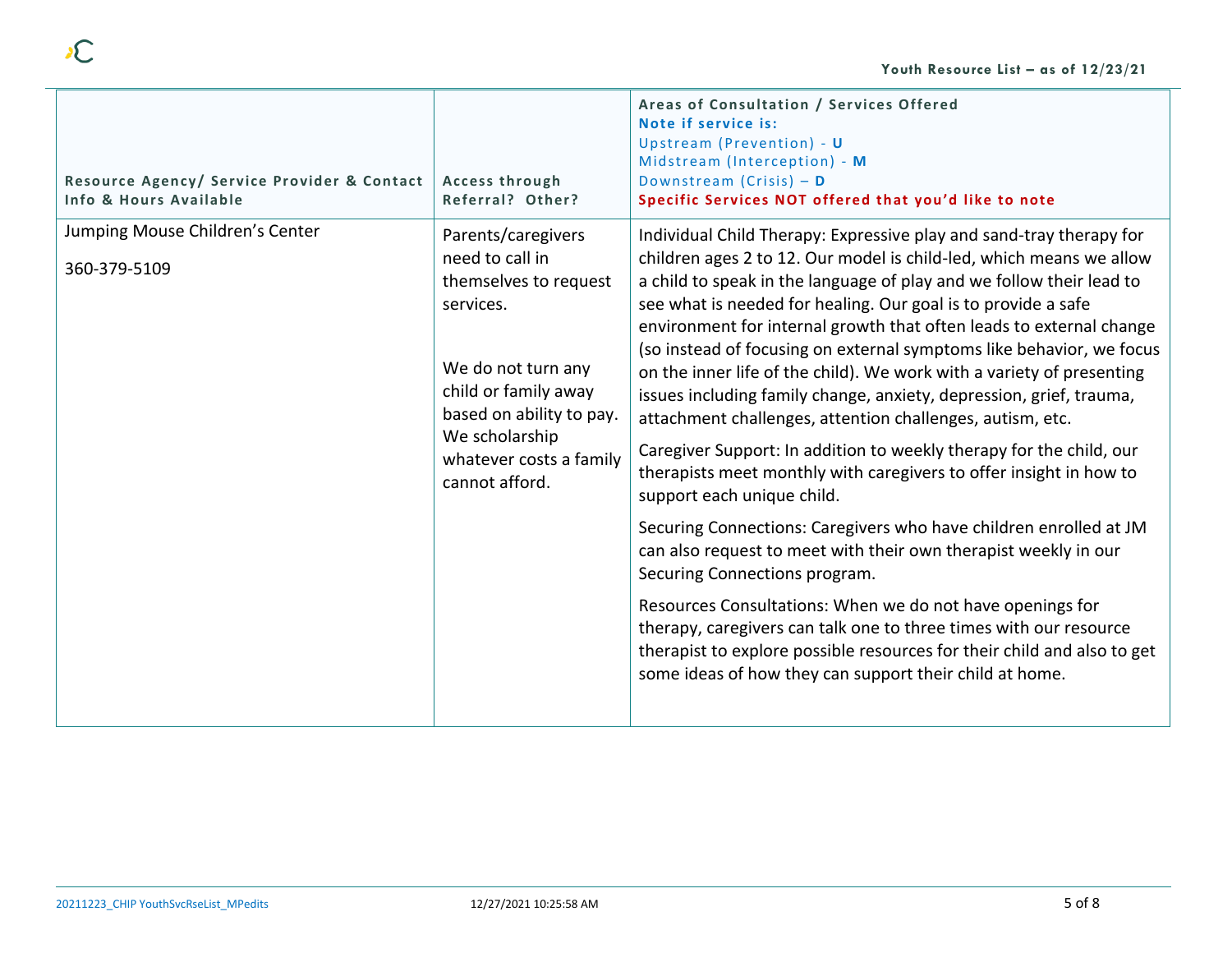|                                                                       |                                             | Areas of Consultation / Services Offered<br>Note if service is:<br>Upstream (Prevention) - U<br>Midstream (Interception) - M |
|-----------------------------------------------------------------------|---------------------------------------------|------------------------------------------------------------------------------------------------------------------------------|
| Resource Agency/ Service Provider & Contact<br>Info & Hours Available | Access through<br>Referral? Other?          | Downstream (Crisis) $-$ D<br>Specific Services NOT offered that you'd like to note                                           |
| Discovery Behavioral Health (DBH)                                     | Crisis, WISe,                               | Crisis Line 24/7 Volunteers of America 1-888-910-0416, will notify                                                           |
| Jim Novelli, Exec Dir                                                 | Therapy/Counseling<br>Services, Psychiatric | Designated Crisis Responded (DCR) as needed.<br>WISe - Wrap Around intensive Services for children up to age 21.             |
| Jimn@discoverybh.org                                                  | Care.                                       |                                                                                                                              |
| 360.385.0321                                                          |                                             |                                                                                                                              |
|                                                                       |                                             | Psychiatric care is only provided with concurrent therapy/counseling<br>services                                             |
| Jenna Heil                                                            |                                             |                                                                                                                              |
| <b>WISe Coordinator</b>                                               |                                             |                                                                                                                              |
| jennah@discoverybh.org                                                |                                             |                                                                                                                              |
| 360.385.0321                                                          |                                             |                                                                                                                              |
| Crisis - 1.888.910.0416                                               |                                             |                                                                                                                              |
| Jessica MacKinnon- Clinical Director                                  |                                             |                                                                                                                              |
| 360.385.0321                                                          |                                             |                                                                                                                              |
| Therapy/Counseling Services                                           |                                             |                                                                                                                              |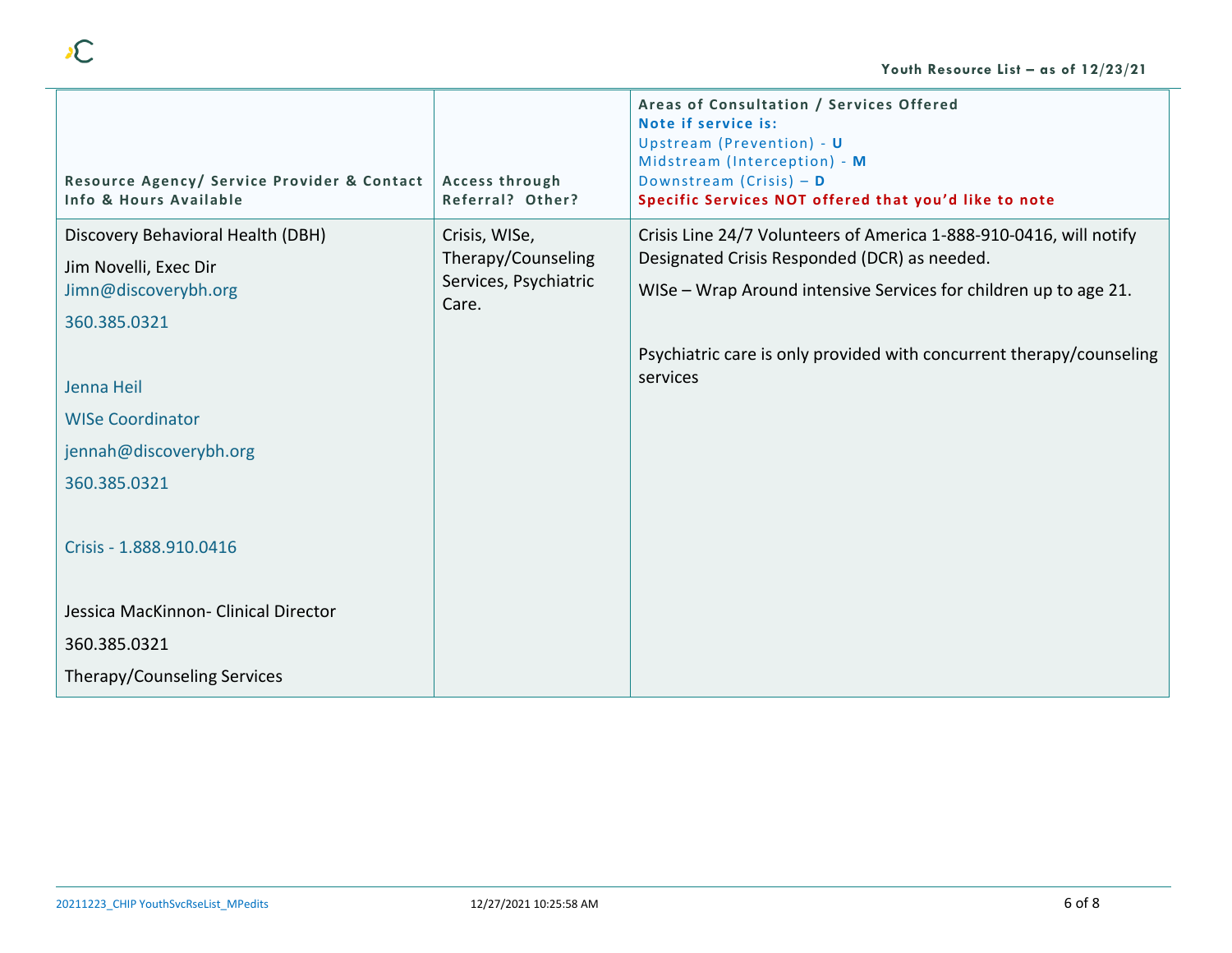| Resource Agency/ Service Provider & Contact<br>Info & Hours Available                                                                                                                                                                                                                                                    | Access through<br>Referral? Other? | Areas of Consultation / Services Offered<br>Note if service is:<br>Upstream (Prevention) - U<br>Midstream (Interception) - M<br>Downstream (Crisis) - D<br>Specific Services NOT offered that you'd like to note |
|--------------------------------------------------------------------------------------------------------------------------------------------------------------------------------------------------------------------------------------------------------------------------------------------------------------------------|------------------------------------|------------------------------------------------------------------------------------------------------------------------------------------------------------------------------------------------------------------|
| MCS has 16 counselors that provide services in<br>person and Tele-health for children, teens, adults,<br>couples and families. - In-person in Silverdale and<br>telehealth-we are working on getting a full-time<br>therapist in Port Townsend to see people in-person<br>but it is difficult to find someone right now. |                                    |                                                                                                                                                                                                                  |
| Michael Defillippo does medication management<br>and medication Evaluations in Port Townsend,<br>telehealth, and Silverdale                                                                                                                                                                                              |                                    |                                                                                                                                                                                                                  |
| We take most insurances - Regence, Premia, GEHA,<br>AETNA, Kaiser, first choice                                                                                                                                                                                                                                          |                                    |                                                                                                                                                                                                                  |
| MCS has 4 therapists in all the public schools in<br>Jefferson County                                                                                                                                                                                                                                                    |                                    |                                                                                                                                                                                                                  |
| referrals can be made through<br>admin@mcscounseling.org or (360) 698-5883.                                                                                                                                                                                                                                              |                                    |                                                                                                                                                                                                                  |
|                                                                                                                                                                                                                                                                                                                          |                                    |                                                                                                                                                                                                                  |
|                                                                                                                                                                                                                                                                                                                          |                                    |                                                                                                                                                                                                                  |
|                                                                                                                                                                                                                                                                                                                          |                                    |                                                                                                                                                                                                                  |
|                                                                                                                                                                                                                                                                                                                          |                                    |                                                                                                                                                                                                                  |